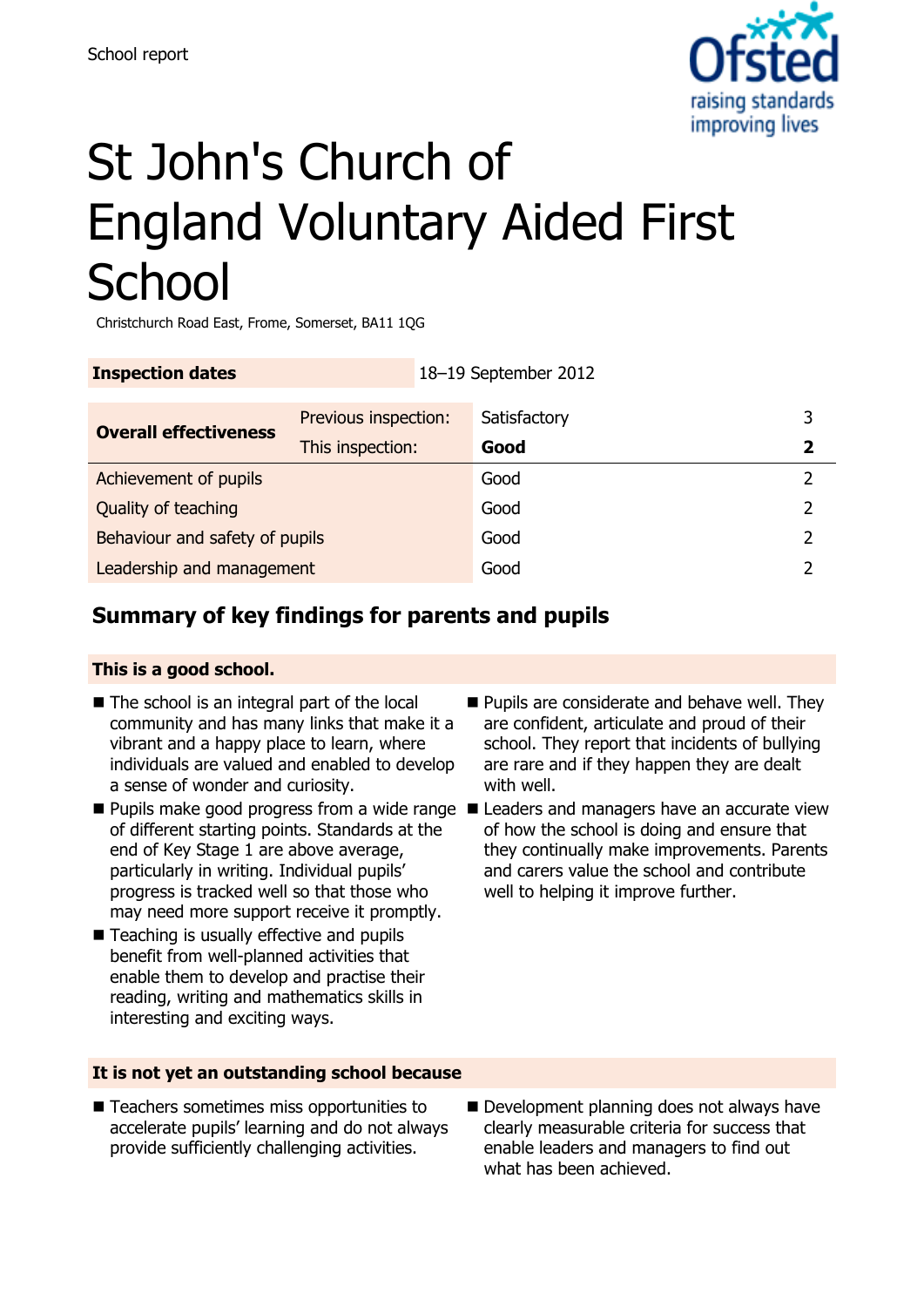### **Information about this inspection**

- The inspection team observed 22 lessons, of which four were joint observations with the headteacher. In addition, short visits were made to other lessons and an inspector listened to pupils read.
- Meetings were held with the headteacher, senior and middle managers, members of the governing body and informally with pupils and parents.
- The inspector took account of 39 responses to the online questionaire (Parent View) and results of feedback from parents' meetings.
- The team looked at school documents including the school's record of the results of end of Key Stage 1 tests taken in 2012, school data relating to assessment and pupils' progress, planning for school improvement, monitoring of teaching and learning, records relating to behaviour and attendance and documents relating to safeguarding.

### **Inspection team**

| Janet Dinsmore, Lead inspector | <b>Additional inspector</b> |
|--------------------------------|-----------------------------|
| Anne Barrett                   | <b>Additional inspector</b> |
| <b>Geoff Mason</b>             | <b>Additional inspector</b> |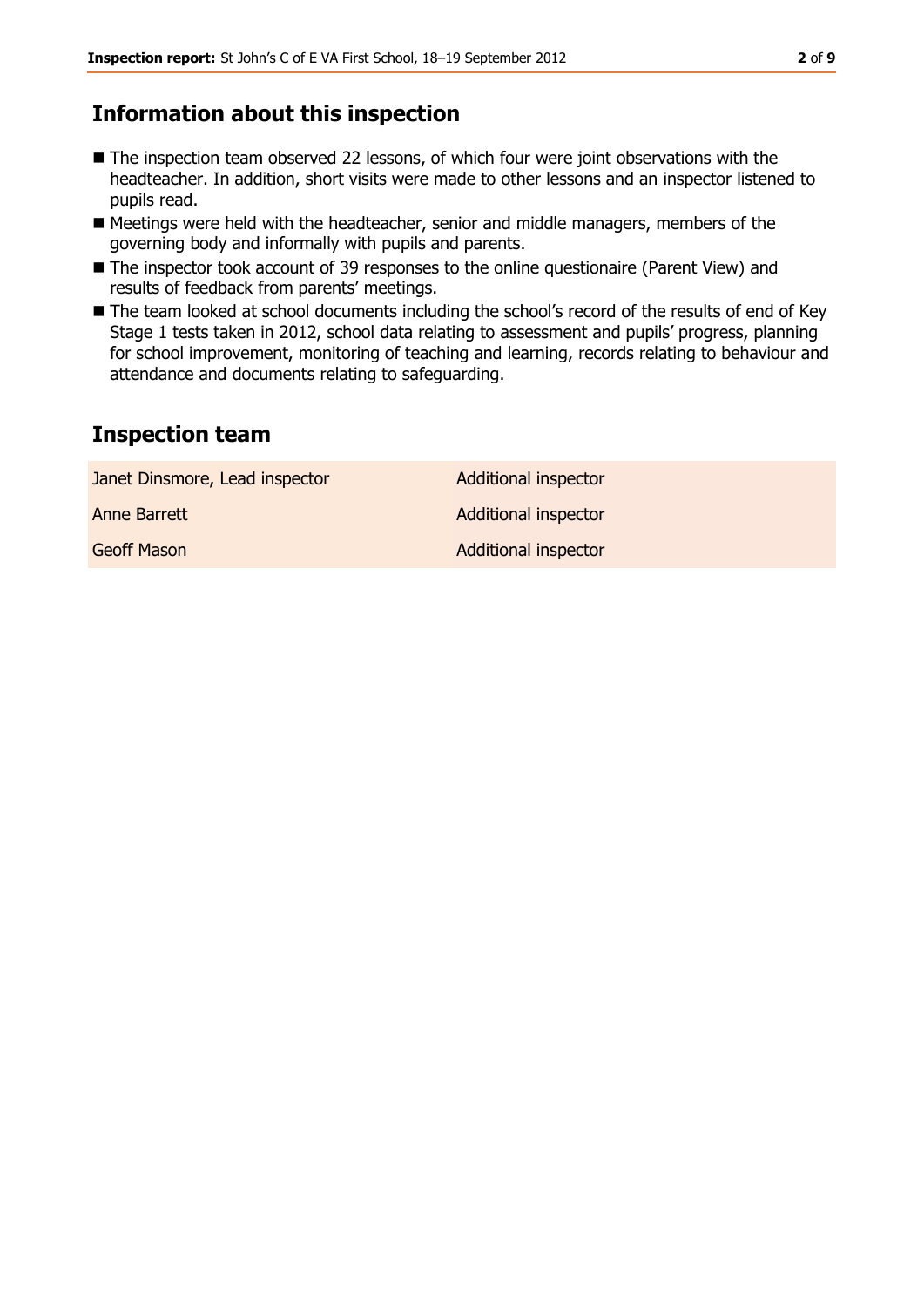## **Full report**

## **Information about this school**

- This is a slightly larger than average first school.
- The proportion of pupils known to be eligible for free school meals is average.
- The proportion of pupils from minority ethnic goups is average.
- The proportion of pupils for whom English as an additional language is average.
- The proportion of pupils with special educational needs supported at school action is slightly above average.
- The proportion of pupils with special educational needs supported at school action plus or with a statement of special educational needs is below average.
- The proportion of pupils known to be eligible to be supported by the pupil premium is average.

## **What does the school need to do to improve further?**

- Improve the impact of teaching on pupils' achievement by ensuring that:
	- all groups, especially the more able, are challenged by the activities in all lessons
	- teachers are more effective at knowing when to intervene to accelerate learning further.
- Develop school improvement planning further by:
	- setting clearly measurable criteria for the impact of each improvement on pupils' learning
	- holding all staff accountable for its success by allocating specific responsibilities.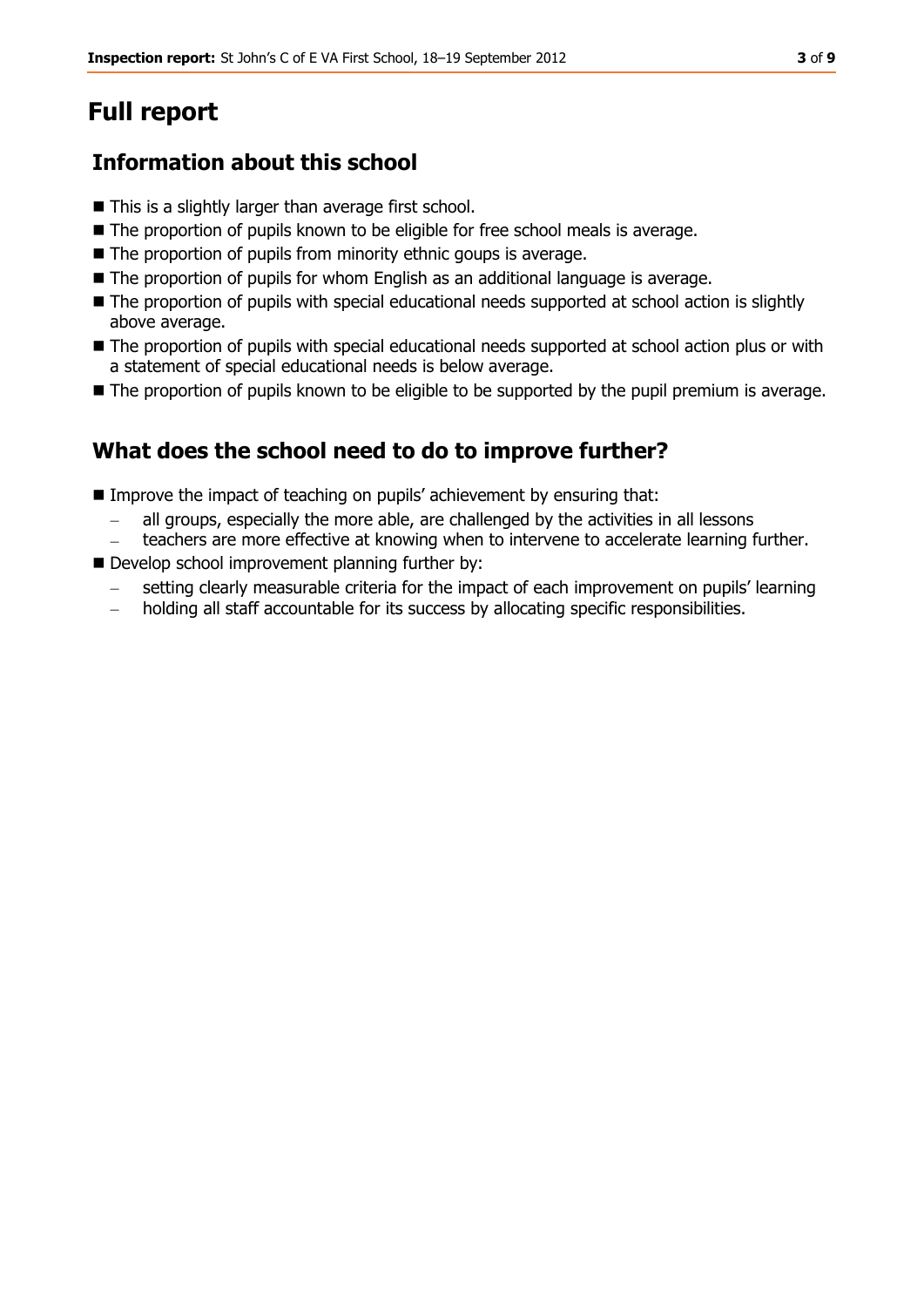## **Inspection judgements**

#### **The achievement of pupils is good**

- At the end of Key Stage 1 pupils have reached standards above those expected for their age in reading, writing and mathematics. Standards in reading have improved rapidly in the last two years because of clearly focused teaching of phonics (letters and the sounds they make), and incorporating reading with writing. Pupils known to be eligible for free school meals reach standards above the national average for this group.
- **Pupils in Years 3 and 4 continue to make better than expected progress and the majority** reach standards expected or above those for their age in reading, writing and mathematics at the end of Year 4. Pupils for whom English is an additional language make accelerated progress from below average starting points, so that by the end of Year 4 their attainment is at the levels expected for their age. Pupils who are known to be eligible for free school meals and the pupil premium also make good progress because of the targeted support they receive if their progress slows.
- Children arrive in the Reception class with a wide range of stages of development. While there they make expected or better progress so that almost all enter Year 1 with skills at average levels. They have good opportunities to learn through play and from structured activities, especially in developing early knowledge of letters and sounds.
- **Pupils in all year groups use their well-developed writing skills in a wide range of ways in** response to engaging activities throughout the curriculum, for example: devising the recipe for milkshakes in Year 1; describing the 'Gruffalo' and explaining a visit to the synagogue in Year 2; imagining themselves as a Tudor queen in Year 3; and their experience as evacuees in Year 4.
- **Pupils in Key Stage 1 develop mathematics skills well so that attainment is above average.** Pupils in Year 1 applied knowledge of coins to place value and in Year 2 used their knowledge of number well to define smaller and bigger numbers.
- Pupils in Year 3 used column addition to add two- and three-digit numbers and demonstrated good mental mathematics skills in applying their knowledge to quick questions. Pupils in Year 4 learnt about negative numbers and used this well to add and subtract using them on a number line.
- Mathematics activities are extended through challenges in homework activities or visits that ensure pupils can apply their skills in real-life situations, such as reading receipts and handling money.
- Disabled pupils and those with special educational needs make expected or better progress from their starting points and have made better progress than their peers in mathematics by the time they leave in Year 4.

#### **The quality of teaching is good**

- **EXTERN** Assessment is used accurately and well to track pupils' progress and ensures that teaching activities are well matched to pupils' needs. As a result, pupils make expected and above expected progress over time in developing their writing skills. They enjoy writing for a range of different purposes and say that literacy is one of the best things about school.
- Targets are used well in mathematics lessons so that pupils know what they need to do to improve, but sometimes work is not sufficiently challenging for the more able and teachers do not anticipate pupils' learning to reframe and develop tasks within lessons.
- Where teaching is outstanding, activities are well paced and challenging for all groups of learners, particularly the more able. Pupils are highly engaged and motivated by drama and clear exposition, for example in explaining the concept of infinity. Often a variety of teaching strategies is used well and pupils' learning is systematically checked. These include good questioning and effective use of interactive whiteboard resources.
- Ability grouping is used well in the teaching of phonics and incorporated well into reading and writing throughout Years 2, 3 and 4, where pupils work well with their partners. They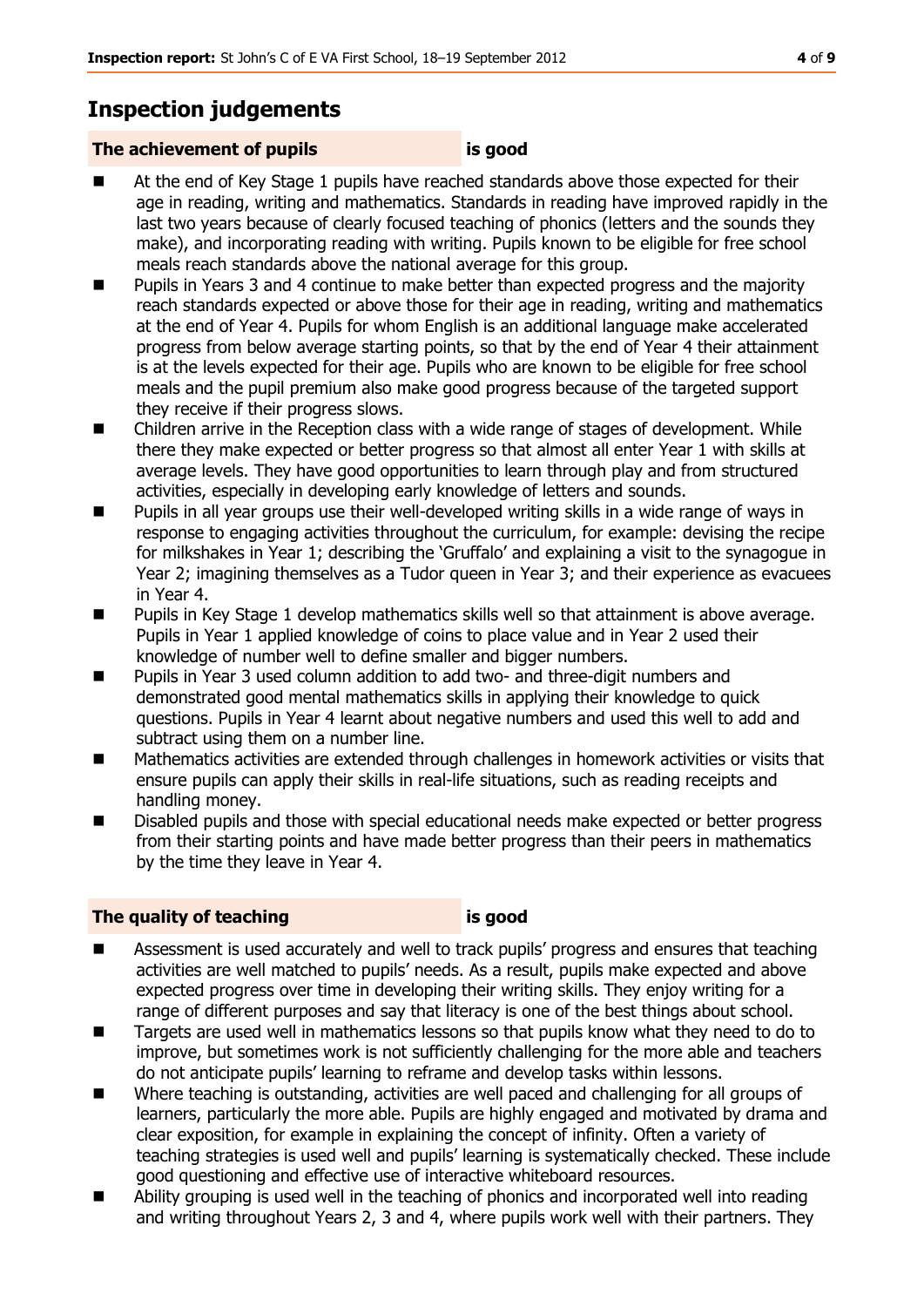check each other's knowledge of sounds and construct sentences well, using their good knowledge of adjectives, nouns and verbs.

- Teaching assistants are well trained and deployed to support individual and group learning in the classroom. They also contribute significantly in developing extended parts of the curriculum, for example links with a school in India. A 'Green Panthers' group monitors and encourages eco projects in the school, examining waste and recycling.
- There is a strong partnership between teachers and teaching assistants and this results in everyone having a good knowledge of individual pupils. This helps ensure that future learning is planned well.
- **Demoglem** Observations of children in the first few weeks of their time in the Reception class are used well to gain an accurate picture of children's development. Parents and carers comment about how rapidly their children learn and how well they settle.
- Teaching is adapted well to meet the needs of disabled pupils and those with special educational needs. Targeted individual and small group short-term interventions are used well by teaching assistants to accelerate progress, particularly with specific aspects of reading and writing development.

#### **The behaviour and safety of pupils are good**

- Pupils enjoy learning and often enthusiastically engage in activities in the classroom. They play well together in the playground, inventing games and using equipment safely. Pupils are very tolerant and show respect for all members of the school community.
- Pupils demonstrate good social skills in conversations and understand the 'golden rules' and report that pupils rarely break them. They support each other's learning well and know how to minimise risk and keep themselves safe both in the playground and on the internet.
- Behaviour and bullying logs show that unacceptable incidents are rare and are dealt with well by staff. Pupils confirm this to be the case. Pupils are fully aware of different types of bullying, including cyber bullying.
- Nurture group provision is used to pre-empt and prevent any potential difficulties pupils may have with behaviour if they are facing more challenging circumstances. Pupils are supported before this becomes a difficulty for them or their fellow pupils. Social and emotional awareness is promoted well alongside learning activities so that pupils can access the entire curriculum.

#### **The leadership and management are good**

- Leaders and managers have taken action to improve teaching and raise attainment since the previous inspection. Robust self-evaluation of data on pupils' achievement has identified weaker teaching, less than expected progress and differences between different groups of pupils. These weaknesses have been addressed, although the work for more-able pupils is not always sufficiently challenging. School improvement planning focuses accurately on these areas but will be further improved when criteria for success are clearly defined and measurable and all staff are accountable for this.
- Performance management is used well to identify and address weaker teaching. Grouping and pairing of colleagues cultivate ideas and practice that have improved teaching across the school.
- The pupil premium is used well so that gaps in attainment are closing. All pupils have equality of opportunity and full access to the rich variety of activities that are available, for example music lessons and sports coaching. The curriculum is well planned, creative, exciting and engaging for pupils.
- There are strong partnerships with local schools which ensure transition arrangements for pupils are effective. The school is fully involved in the wider community, including the church and local businesses.
- The local authority reports, and the headteacher confirms, that it has not provided support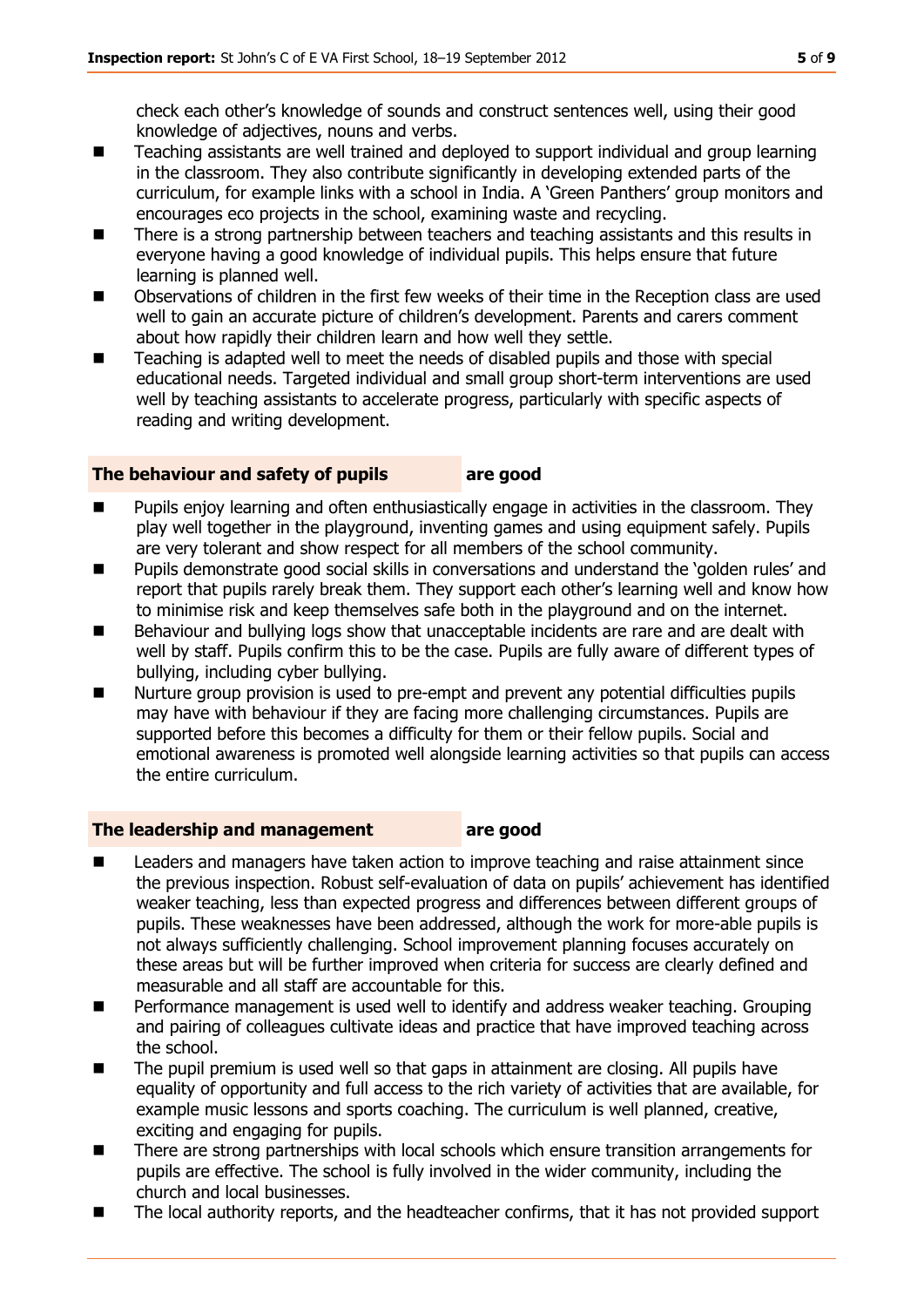for this previously satisfactory school.

#### **The governance of the school:**

- has remodelled its structure to be more effective in monitoring and evaluating the work of  $\equiv$ the school
- is effective in seeking advice and support to ensure that it carries out its role well  $\overline{\phantom{m}}$
- provides support and challenge to staff to ensure that pupils' attainment continues to rise. $\overline{\phantom{0}}$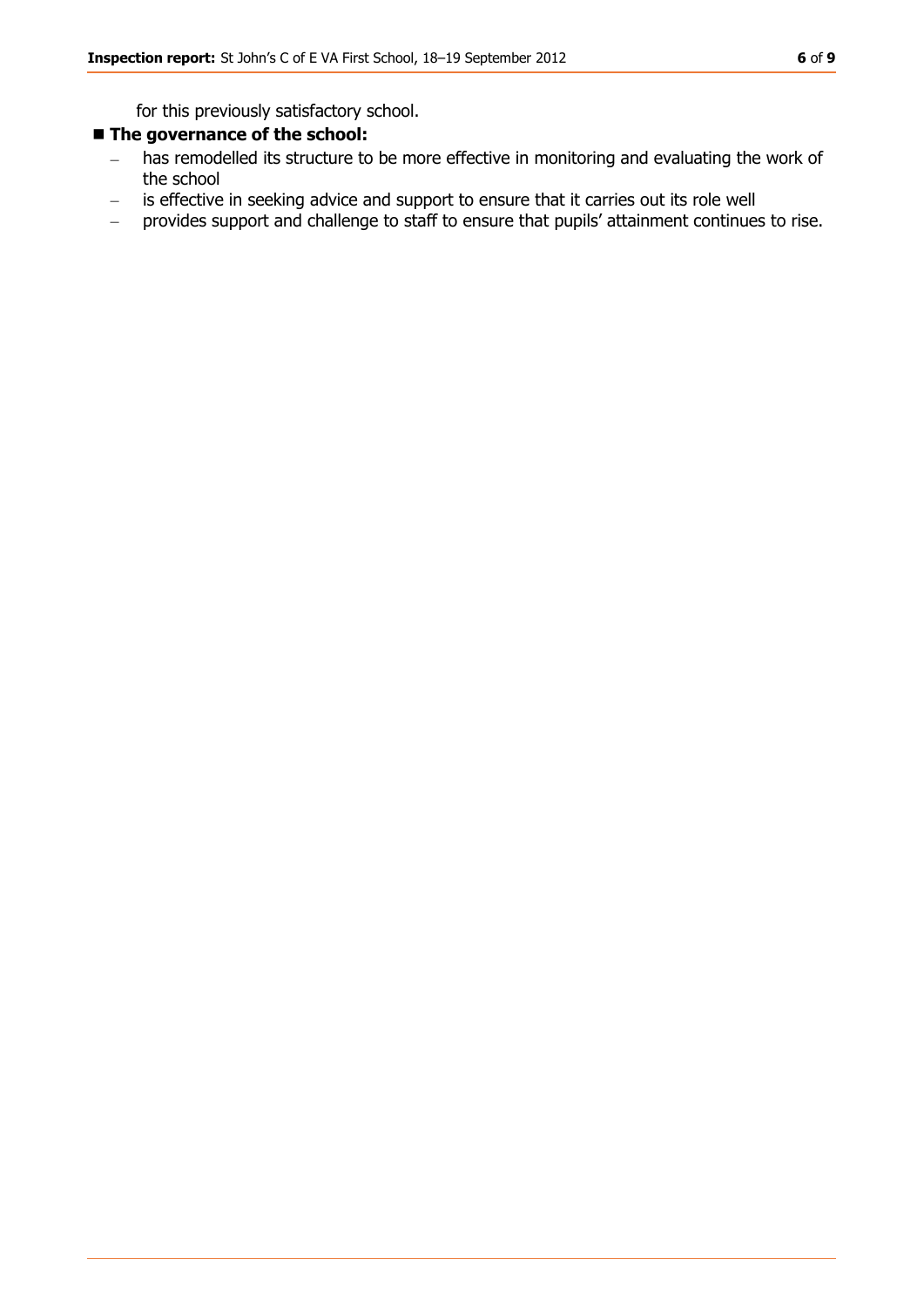## **What inspection judgements mean**

| <b>School</b> |                         |                                                                                                                                                                                                                                                                                                                                                                         |
|---------------|-------------------------|-------------------------------------------------------------------------------------------------------------------------------------------------------------------------------------------------------------------------------------------------------------------------------------------------------------------------------------------------------------------------|
| Grade         | <b>Judgement</b>        | <b>Description</b>                                                                                                                                                                                                                                                                                                                                                      |
| Grade 1       | Outstanding             | An outstanding school is highly effective in delivering outcomes<br>that provide exceptionally well for all its pupils' needs. This<br>ensures that pupils are very well equipped for the next stage of<br>their education, training or employment.                                                                                                                     |
| Grade 2       | Good                    | A good school is effective in delivering outcomes that provide<br>well for all its pupils' needs. Pupils are well prepared for the next<br>stage of their education, training or employment.                                                                                                                                                                            |
| Grade 3       | Requires<br>improvement | A school that requires improvement is not yet a good school, but<br>it is not inadequate. This school will receive a full inspection<br>within 24 months from the date of this inspection.                                                                                                                                                                              |
| Grade 4       | Inadequate              | A school that has serious weaknesses is inadequate overall and<br>requires significant improvement but leadership and management<br>are judged to be Grade 3 or better. This school will receive<br>regular monitoring by Ofsted inspectors.                                                                                                                            |
|               |                         | A school that requires special measures is one where the school<br>is failing to give its pupils an acceptable standard of education<br>and the school's leaders, managers or governors have not<br>demonstrated that they have the capacity to secure the<br>necessary improvement in the school. This school will receive<br>regular monitoring by Ofsted inspectors. |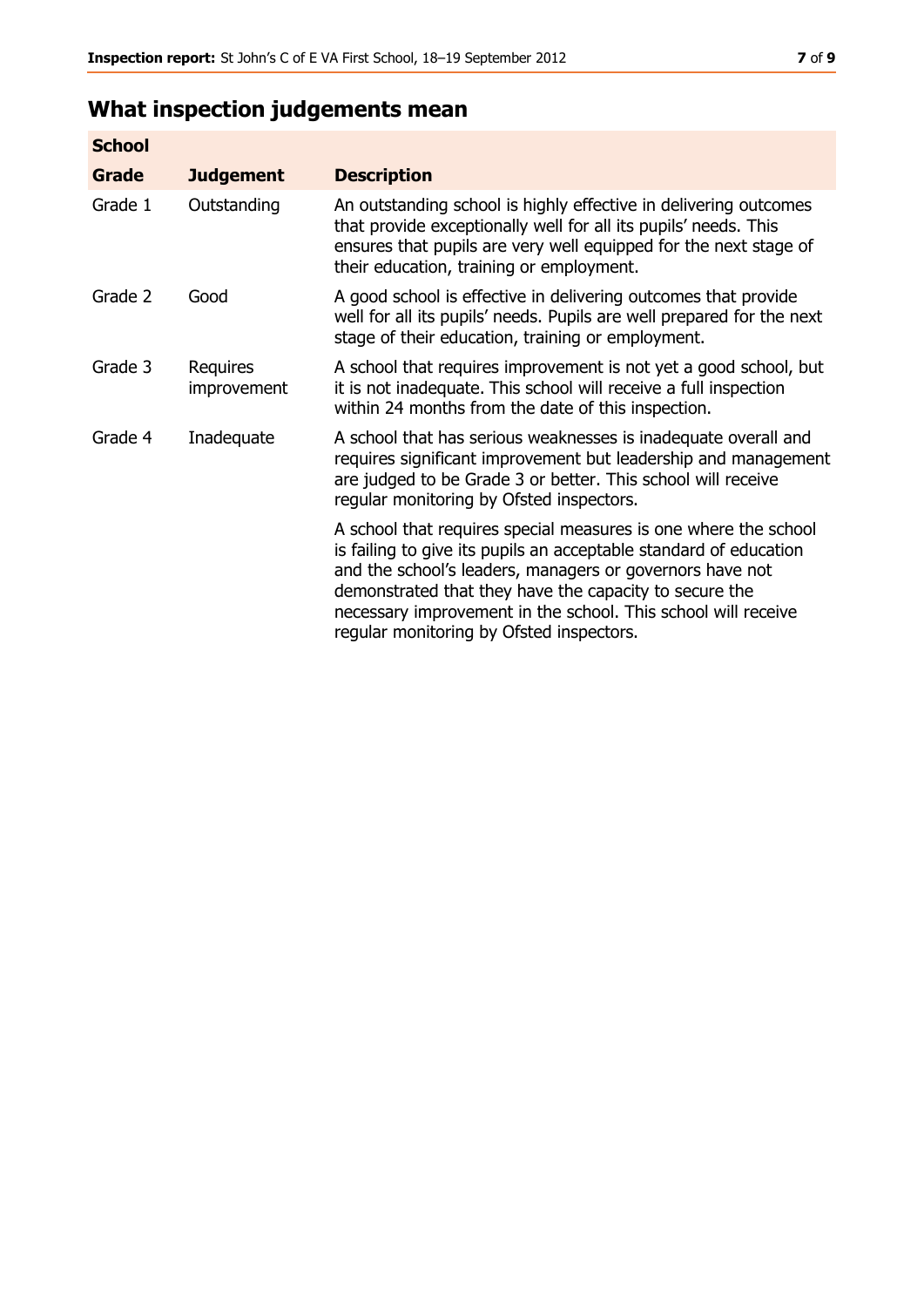## **School details**

| Unique reference number  | 123843   |
|--------------------------|----------|
| <b>Local authority</b>   | Somerset |
| <b>Inspection number</b> | 406198   |

This inspection of the school was carried out under section 5 of the Education Act 2005.

| <b>Type of school</b>                      | <b>First</b>                          |
|--------------------------------------------|---------------------------------------|
| <b>School category</b>                     | Voluntary aided                       |
| <b>Age range of pupils</b>                 | $4 - 9$                               |
| <b>Gender of pupils</b>                    | Mixed                                 |
| <b>Number of pupils on the school roll</b> | 288                                   |
| <b>Appropriate authority</b>               | The governing body                    |
| <b>Chair</b>                               | Steve Howell                          |
| <b>Headteacher</b>                         | Alan Burgess                          |
| Date of previous school inspection         | 30 November-1 December 2010           |
| <b>Telephone number</b>                    | 01373 462251                          |
| <b>Fax number</b>                          | 01373 453713                          |
| <b>Email address</b>                       | office@st-john'sfirst.somerset.sch.uk |